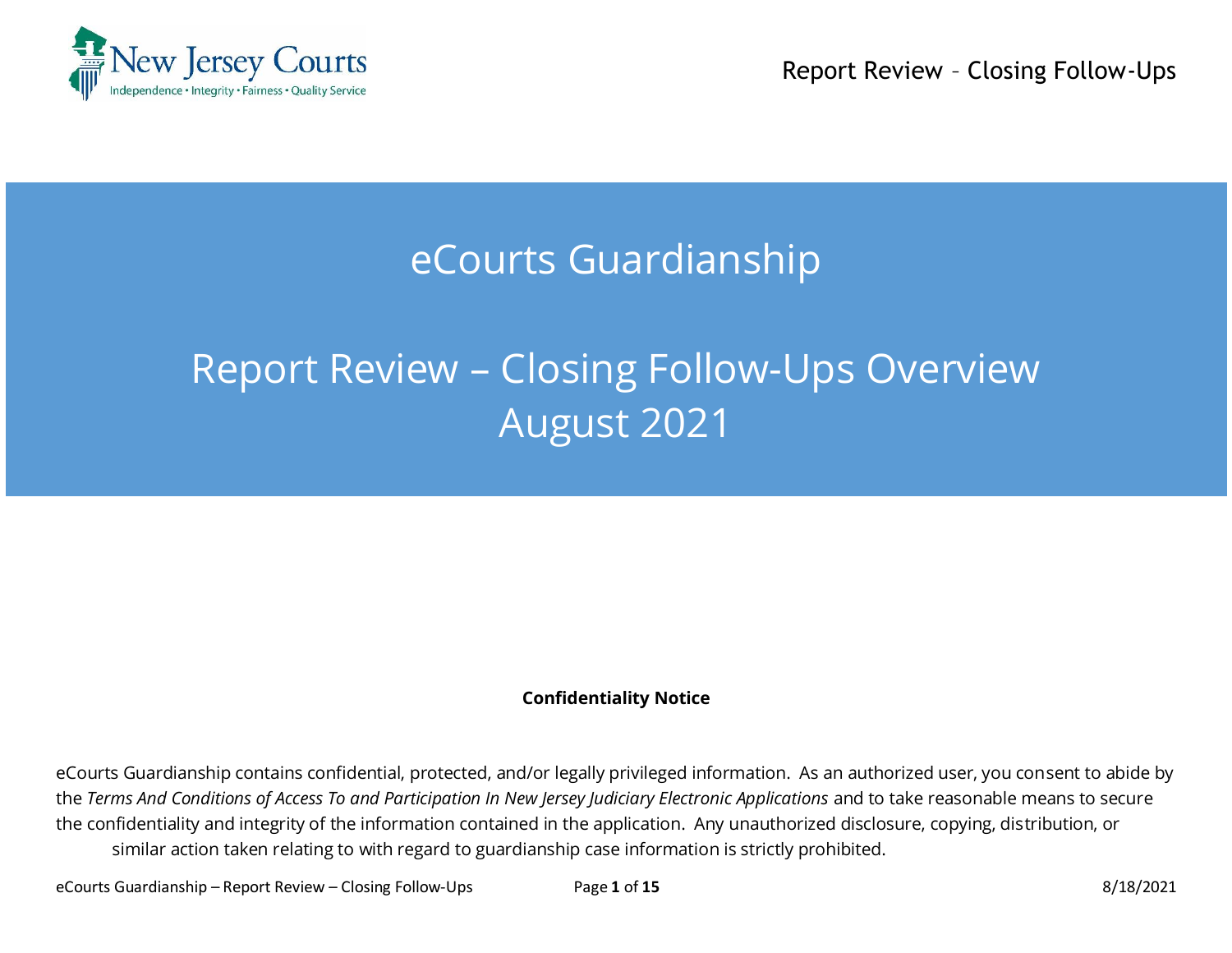

## Report Review - Closing Follow-Ups

#### Contents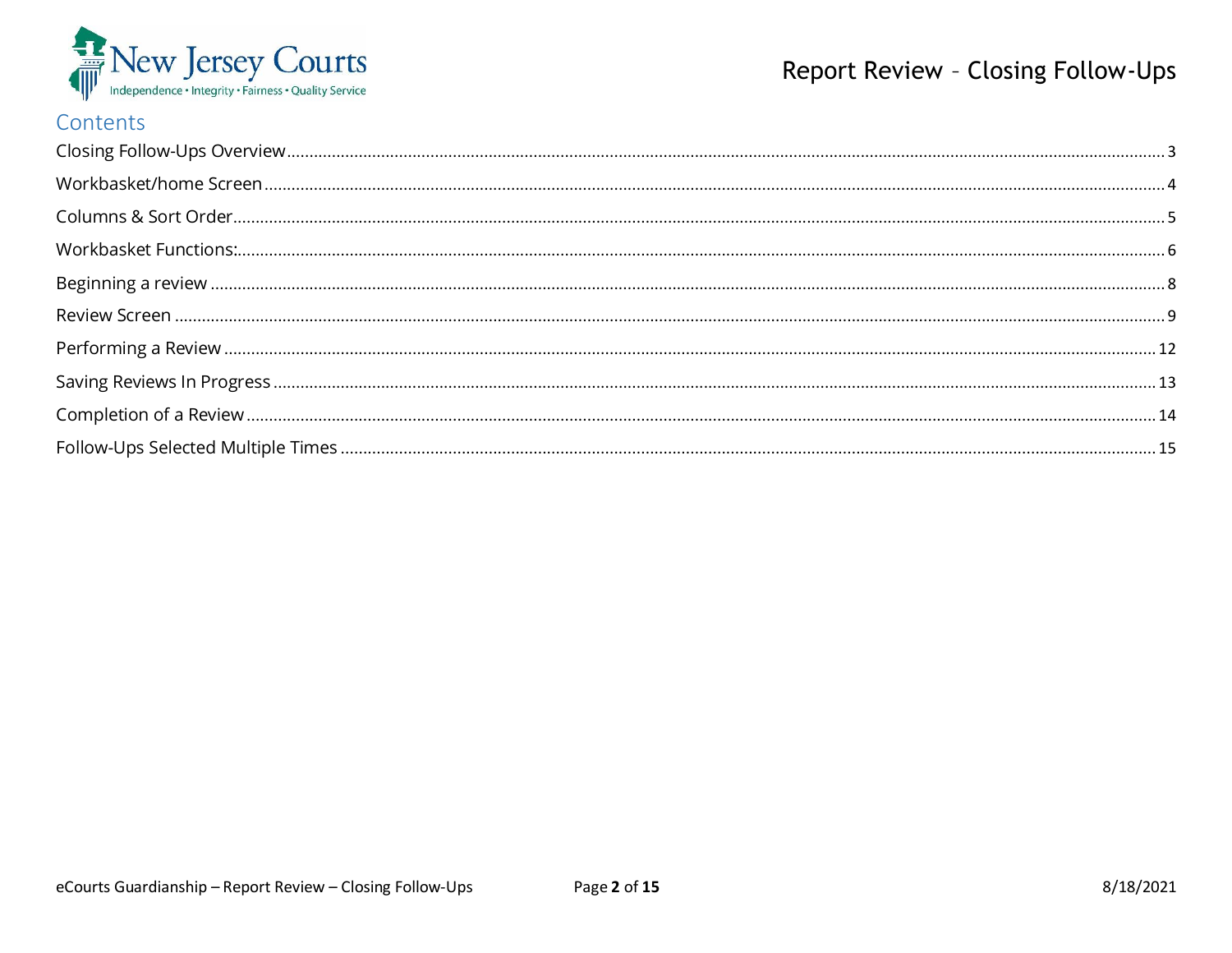

<span id="page-2-0"></span>

| <b>Closing Follow-Ups</b>                                                           |                                                                                                                                                                                                      |  |  |  |  |  |
|-------------------------------------------------------------------------------------|------------------------------------------------------------------------------------------------------------------------------------------------------------------------------------------------------|--|--|--|--|--|
| Overview                                                                            | Home  <br>Help<br><b>Judiciary eCourts System - Guardianship</b>                                                                                                                                     |  |  |  |  |  |
| This guide is an overview of<br>the Follow-Ups tab in Report<br>Review.             | <b>New Jersey Courts</b><br>rity - Fairness - Quality Service<br>User:<br><b>eCOURTS HOME</b><br><b>CASE MANAGEMENT</b><br><b>UPLOAD DOCUMENT</b><br><b>CASE JACKET</b><br><b>Welcome to eCourts</b> |  |  |  |  |  |
| Except for Finance users,                                                           | <b>Announcements</b>                                                                                                                                                                                 |  |  |  |  |  |
| users with access to the                                                            | There are no announcements.                                                                                                                                                                          |  |  |  |  |  |
| Case Review tab have access<br>to the Follow-Ups tab.                               |                                                                                                                                                                                                      |  |  |  |  |  |
|                                                                                     | Judiciary eCourts System - Guardianship                                                                                                                                                              |  |  |  |  |  |
| The role of users in Follow-<br>Ups is to perform the<br>follow-up actions selected | <b>New Jersey Courts</b><br>ndence · Integrity · Fairness · Quality Service                                                                                                                          |  |  |  |  |  |
| by Judge and Final Review                                                           | <b>CASE MANAGEMENT</b><br><b>UPLOAD DOCUMENT</b><br><b>CASE JACKET</b><br><b>eCOURTS HOME</b>                                                                                                        |  |  |  |  |  |
| level users.                                                                        | <b>Case Search</b><br><b>Report Review</b>                                                                                                                                                           |  |  |  |  |  |
|                                                                                     | Manage Case                                                                                                                                                                                          |  |  |  |  |  |
| To begin a report review,<br>open the Case Management                               | Only alphabetic characters can be entered in name fields.                                                                                                                                            |  |  |  |  |  |
| tab, then click the Report<br>Review tab.                                           | Search for County Docket Number (exact):<br>Search                                                                                                                                                   |  |  |  |  |  |
|                                                                                     | <b>OR</b>                                                                                                                                                                                            |  |  |  |  |  |
|                                                                                     | * First Name<br>* Last Name<br>Reset<br>Search<br>Search for Incapacitated Person:                                                                                                                   |  |  |  |  |  |
|                                                                                     |                                                                                                                                                                                                      |  |  |  |  |  |
|                                                                                     |                                                                                                                                                                                                      |  |  |  |  |  |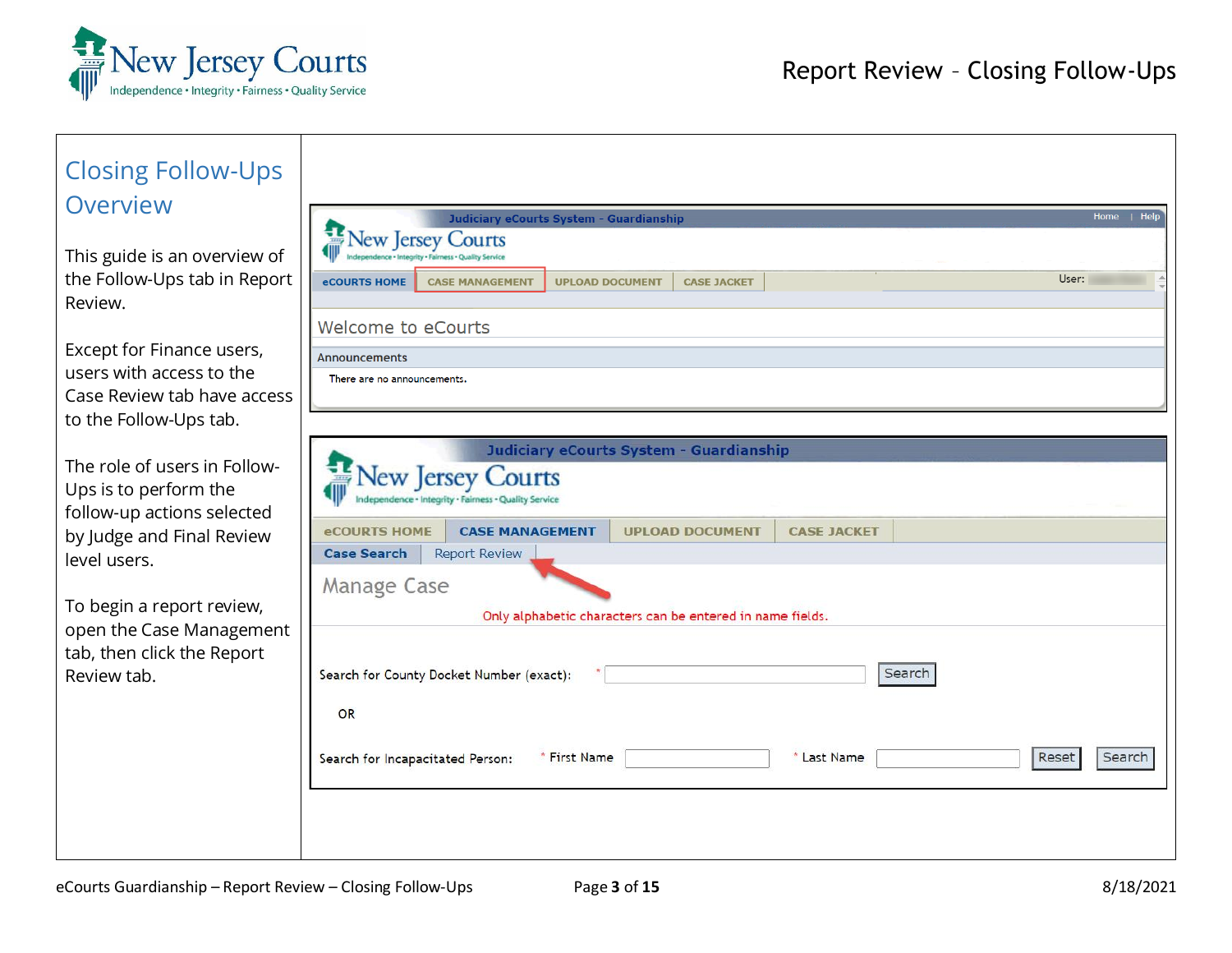

<span id="page-3-0"></span>

| Workbasket/home                                              |                                                  |                                         |                                  |                          |                                                                     |                                                        |                                           |           |                     |
|--------------------------------------------------------------|--------------------------------------------------|-----------------------------------------|----------------------------------|--------------------------|---------------------------------------------------------------------|--------------------------------------------------------|-------------------------------------------|-----------|---------------------|
| <b>Screen</b>                                                | New Report Review                                | <b>Follow-Ups</b><br><b>Case Review</b> |                                  |                          |                                                                     |                                                        |                                           |           |                     |
| Follow-Ups is a separate tab<br>containing cases with one or | Search by: + Add/Change Reset All<br>$C$ Refresh |                                         |                                  |                          |                                                                     |                                                        |                                           |           |                     |
| more follow-up actions that                                  |                                                  | County $\triangleq$                     | <b>Docket Number</b>             | Report type              |                                                                     | Transaction ID ♦ Follow Ups ♦                          | Status ≑                                  | Attention | « < Page 1 of 3 > > |
| must be completed.                                           | <b>Filed Date</b><br>$+4/16/2019$                | Mercer                                  | 20-00999                         | Inventory                | GMP20212839                                                         |                                                        | Pending Follow-Ups                        | Emergent  | Begin               |
|                                                              | $+ 6/25/2020$                                    | Mercer                                  | 19-0008                          | <b>EZ Accounting</b>     | GMP20213354                                                         |                                                        | Pending Follow-Ups                        | Emergent  | <b>Begin</b>        |
|                                                              | $+3/2/2021$                                      | Mercer                                  | 21-0044                          | <b>EZ Accounting</b>     | GMP20212867                                                         |                                                        | Pending FollowUps                         |           | ${\bf Begin}$       |
|                                                              | $+3/2/2021$                                      | Mercer                                  | 21-0044                          | Inventory                | GMP20212868                                                         |                                                        | Pending Follow-Ups                        |           | Begin               |
| Each row is a report that has                                | <b>Filed Date</b><br>$-4/16/2019$                | County $\triangleq$<br>Mercer           | <b>Docket Number</b><br>20-00999 | Report type<br>Inventory | Transaction ID $\triangleq$ Follow Ups $\rightarrow$<br>GMP20212839 |                                                        | Status $\triangleq$<br>Pending Follow-Ups | Attention | Begin               |
| been reviewed. Clicking the                                  |                                                  |                                         |                                  |                          |                                                                     |                                                        |                                           |           |                     |
| + expands the row to show                                    |                                                  |                                         |                                  |                          |                                                                     | Guardian appointment<br>Significant financial concerns |                                           |           |                     |
| a list of the follow-up                                      |                                                  |                                         |                                  |                          |                                                                     | Guardian appointment                                   |                                           |           |                     |
| actions to be completed for                                  |                                                  |                                         |                                  |                          |                                                                     | Significant financial concerns                         |                                           |           |                     |
| the review.                                                  |                                                  |                                         |                                  |                          |                                                                     |                                                        |                                           |           |                     |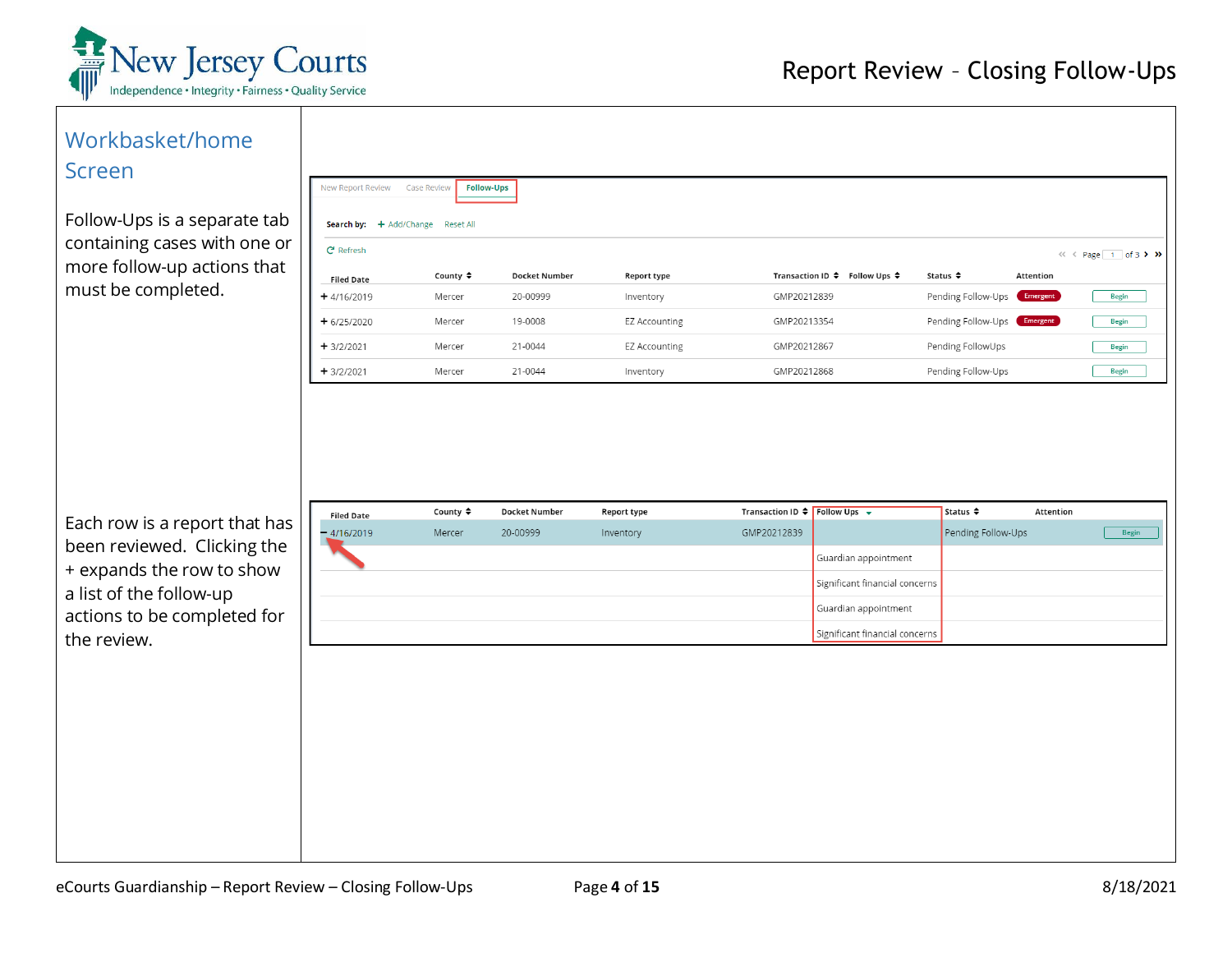

<span id="page-4-0"></span>

| <b>Columns &amp; Sort Order</b>    | <b>Filed Date</b>                 | County ≑                                | Docket Number                                  | Report type                                               | Transaction ID $\div$ Follow Ups $\div$                                                                    |                    | Status $\triangle$ | Attention           |
|------------------------------------|-----------------------------------|-----------------------------------------|------------------------------------------------|-----------------------------------------------------------|------------------------------------------------------------------------------------------------------------|--------------------|--------------------|---------------------|
|                                    | $+4/16/2019$                      | Mercer                                  | 20-00999                                       | Inventory                                                 | GMP20212839                                                                                                |                    | Pending Follow-Ups |                     |
| <b>Filed Date:</b> the date the    |                                   |                                         |                                                |                                                           |                                                                                                            |                    |                    |                     |
| report was filed with the          |                                   |                                         |                                                |                                                           |                                                                                                            |                    |                    |                     |
| Surrogate                          |                                   |                                         |                                                |                                                           |                                                                                                            |                    |                    |                     |
| <b>County: users see cases</b>     |                                   |                                         |                                                |                                                           |                                                                                                            |                    |                    |                     |
| only from their                    | Workbasket default sort order:    |                                         |                                                |                                                           |                                                                                                            |                    |                    |                     |
| county/counties                    |                                   |                                         |                                                |                                                           |                                                                                                            |                    |                    |                     |
|                                    | $\bullet$                         | Reviews marked Emergent                 |                                                |                                                           |                                                                                                            |                    |                    |                     |
| <b>Docket Number: eCourts</b>      | $\bullet$                         |                                         | All other reviews by Filed Date (oldest first) |                                                           |                                                                                                            |                    |                    |                     |
| case docket number                 |                                   |                                         |                                                |                                                           |                                                                                                            |                    |                    |                     |
|                                    | <b>New Report Review</b>          | <b>Case Review</b><br><b>Follow-Ups</b> |                                                |                                                           |                                                                                                            |                    |                    |                     |
| <b>Report Type: report type</b>    |                                   |                                         |                                                |                                                           |                                                                                                            |                    |                    |                     |
| under review                       | Search by: + Add/Change Reset All |                                         |                                                |                                                           |                                                                                                            |                    |                    |                     |
|                                    | C <sup>'</sup> Refresh            |                                         |                                                |                                                           |                                                                                                            |                    |                    | « < Page 1 of 3 > > |
| <b>Transaction ID: the unique</b>  | <b>Filed Date</b>                 | County $\div$                           | <b>Docket Number</b>                           | Report type                                               | Transaction ID $\div$ Follow Ups $\div$                                                                    | Status $\div$      | Attention          |                     |
| identifier assigned to the         | $+4/16/2019$                      | Mercer                                  | 20-00999                                       | Inventory                                                 | GMP20212839                                                                                                | Pending Follow-Ups | Emergent           | Begin               |
| report when it was                 | $+ 6/25/2020$                     | Mercer                                  | 19-0008                                        | <b>EZ Accounting</b>                                      | GMP20213354                                                                                                | Pending Follow-Ups | Emergent           | <b>Begin</b>        |
| uploaded to the Case Jacket        | $+3/2/2021$                       | Mercer                                  | 21-0044                                        | <b>EZ Accounting</b>                                      | GMP20212867                                                                                                | Pending FollowUps  |                    | <b>Begin</b>        |
|                                    | $+3/2/2021$                       | Mercer                                  | 21-0044                                        | Inventory                                                 | GMP20212868                                                                                                | Pending Follow-Ups |                    | <b>Begin</b>        |
| <b>Status:</b> current progression |                                   |                                         |                                                |                                                           |                                                                                                            |                    |                    |                     |
| of the review within the           |                                   |                                         |                                                |                                                           | Note: If an issue was identified as Emergent at the immediately preceding level of review the red Emergent |                    |                    |                     |
| report review process              |                                   |                                         |                                                | token displays in the Attention column on the workbasket. |                                                                                                            |                    |                    |                     |
| <b>Attention:</b> denotes when a   |                                   |                                         |                                                |                                                           |                                                                                                            |                    |                    |                     |
| review is Emergent                 |                                   |                                         |                                                |                                                           |                                                                                                            |                    |                    |                     |
|                                    |                                   |                                         |                                                |                                                           |                                                                                                            |                    |                    |                     |
| The Follow-Ups column is           |                                   |                                         |                                                |                                                           |                                                                                                            |                    |                    |                     |
| populated when the row is          |                                   |                                         |                                                |                                                           |                                                                                                            |                    |                    |                     |
| expanded.                          |                                   |                                         |                                                |                                                           |                                                                                                            |                    |                    |                     |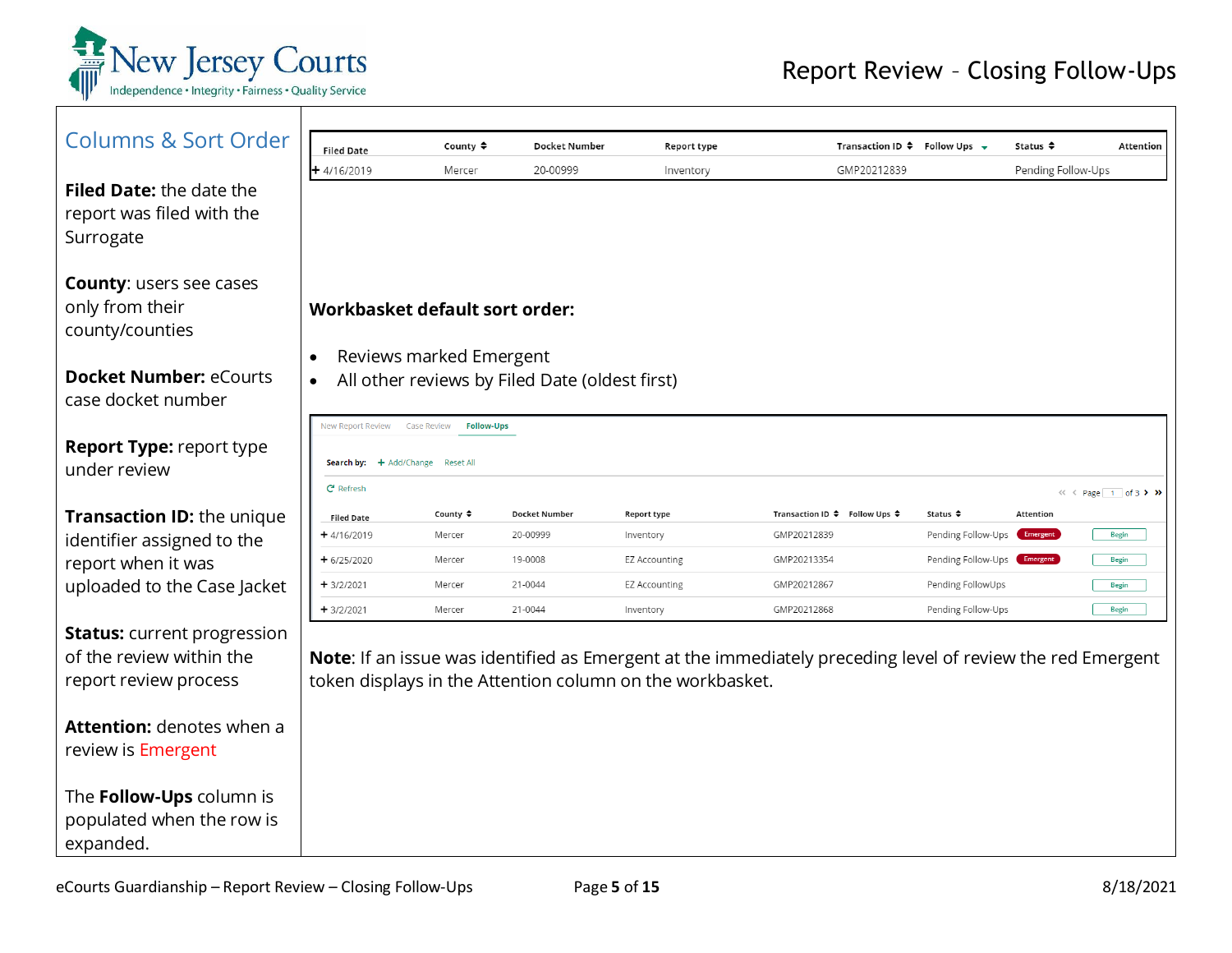

<span id="page-5-0"></span>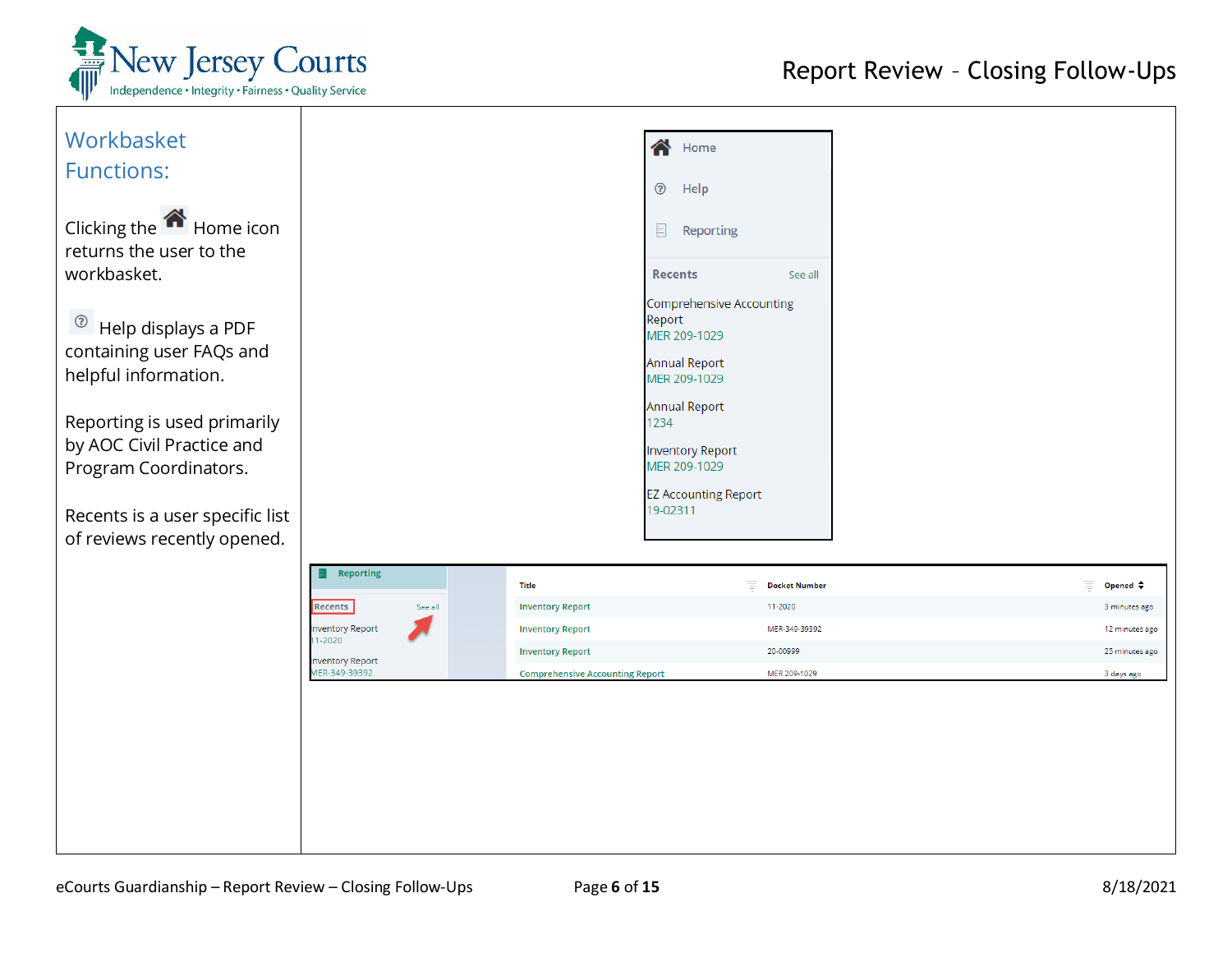

## Report Review – Closing Follow-Ups

| <b>Filtering the workbasket</b>                                  |                   | + Add/Change Reset All            |                      |                              |                                         |                                                                  |                               |                        |           |          |
|------------------------------------------------------------------|-------------------|-----------------------------------|----------------------|------------------------------|-----------------------------------------|------------------------------------------------------------------|-------------------------------|------------------------|-----------|----------|
| Clicking + Add/Change<br>allows users to search and              |                   |                                   |                      |                              |                                         |                                                                  |                               |                        |           |          |
| filter the workbasket.                                           |                   | County ≑                          |                      | <b>Docket Number</b>         |                                         | <b>Report type</b>                                               |                               | Transaction ID ♦       |           |          |
|                                                                  |                   | Mercer                            | 20-00999             |                              | Inventory                               |                                                                  |                               | GMP20212839            |           |          |
| For example:                                                     |                   | Mercer                            |                      | Search and Filter            |                                         |                                                                  |                               | ×                      |           |          |
| 1) Click 'Add/Change'                                            |                   | Mercer                            |                      | Search Criteria <sup>2</sup> |                                         | Please select search criteria. All criteria are optional fields. | 3<br>Review Status            |                        |           |          |
| 2) Select the 'Review Status'<br>search criteria                 |                   | Mercer                            |                      | $\times$ Review Status       |                                         | $\checkmark$                                                     | Follow-Ups in Progress V      |                        |           |          |
| 3) Select 'Pending Follow-                                       |                   | Mercer                            |                      | + Add Search Criteria        |                                         | Cancel                                                           | <b>Reset</b>                  | Search                 |           |          |
| Ups' or 'Follow-Ups in<br>Progress'                              |                   | Mercer                            |                      |                              |                                         |                                                                  |                               |                        |           |          |
| 4) Click Search                                                  |                   |                                   |                      |                              |                                         |                                                                  |                               |                        |           |          |
|                                                                  |                   | Search by: + Add/Change Reset All |                      |                              | Review Status: Follow-Ups in Progress X |                                                                  |                               |                        |           |          |
| Only the cases for in the                                        | $C$ Refresh       |                                   |                      |                              |                                         |                                                                  |                               |                        |           |          |
| selected status will display.                                    | <b>Filed Date</b> | County $\triangleq$               | <b>Docket Number</b> |                              | Report type                             |                                                                  | Transaction ID ♦ Follow Ups ♦ | Status $\triangleq$    | Attention |          |
| Note: You may add more                                           | $+8/2/2021$       | Mercer                            | 21-00334             |                              | Comprehensive Accounting                |                                                                  | GMP20213753                   | Follow-Ups in Progress | Emergent  | Continue |
| than one search criteria by<br>clicking +Add Search<br>Criteria. |                   |                                   |                      |                              |                                         |                                                                  |                               |                        |           |          |
| To clear the search criteria,<br>click 'Reset All'.              |                   |                                   |                      |                              |                                         |                                                                  |                               |                        |           |          |
|                                                                  |                   |                                   |                      |                              |                                         |                                                                  |                               |                        |           |          |
|                                                                  |                   |                                   |                      |                              |                                         |                                                                  |                               |                        |           |          |
|                                                                  |                   |                                   |                      |                              |                                         |                                                                  |                               |                        |           |          |
|                                                                  |                   |                                   |                      |                              |                                         |                                                                  |                               |                        |           |          |
|                                                                  |                   |                                   |                      |                              |                                         |                                                                  |                               |                        |           |          |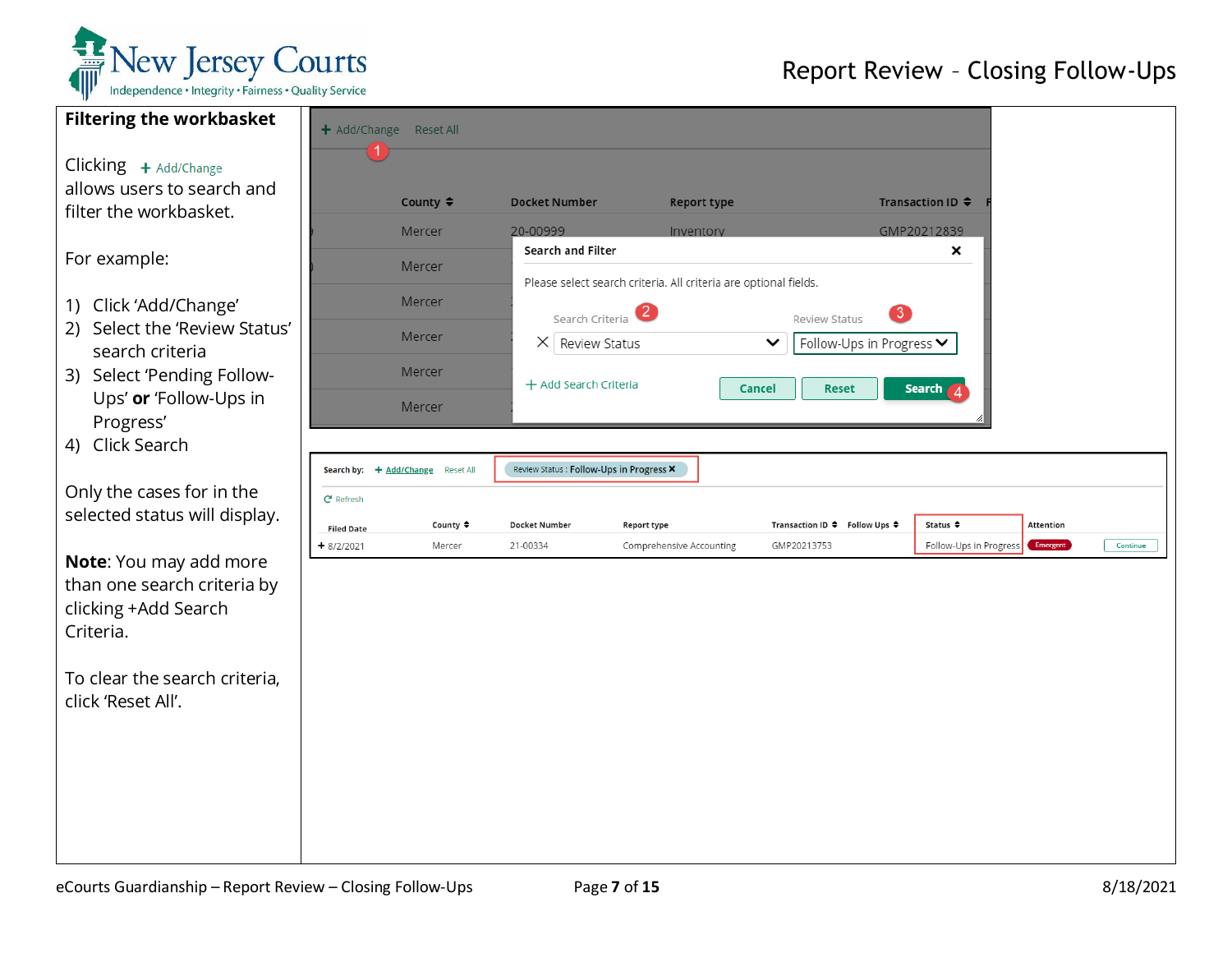

<span id="page-7-0"></span>

| Beginning a review<br>Once you have selected the<br>report you would like to<br>review, use the 'Begin'<br>action button to start a<br>review that is in 'Pending<br>Follow-Ups' status. | Pending Follow-Ups     | Begin    |
|------------------------------------------------------------------------------------------------------------------------------------------------------------------------------------------|------------------------|----------|
| If a review was previously<br>begun, but saved prior to<br>completion, the review<br>status will be 'Follow-Ups in<br>Progress' and the action<br>button is 'Continue'.                  | Follow-Ups in Progress | Continue |
| Click on 'Begin' or 'Continue'<br>to open a review.                                                                                                                                      |                        |          |
| <b>NOTE:</b> The case lock feature<br>ensures that only 1 user can<br>have a review open at a<br>time.                                                                                   |                        |          |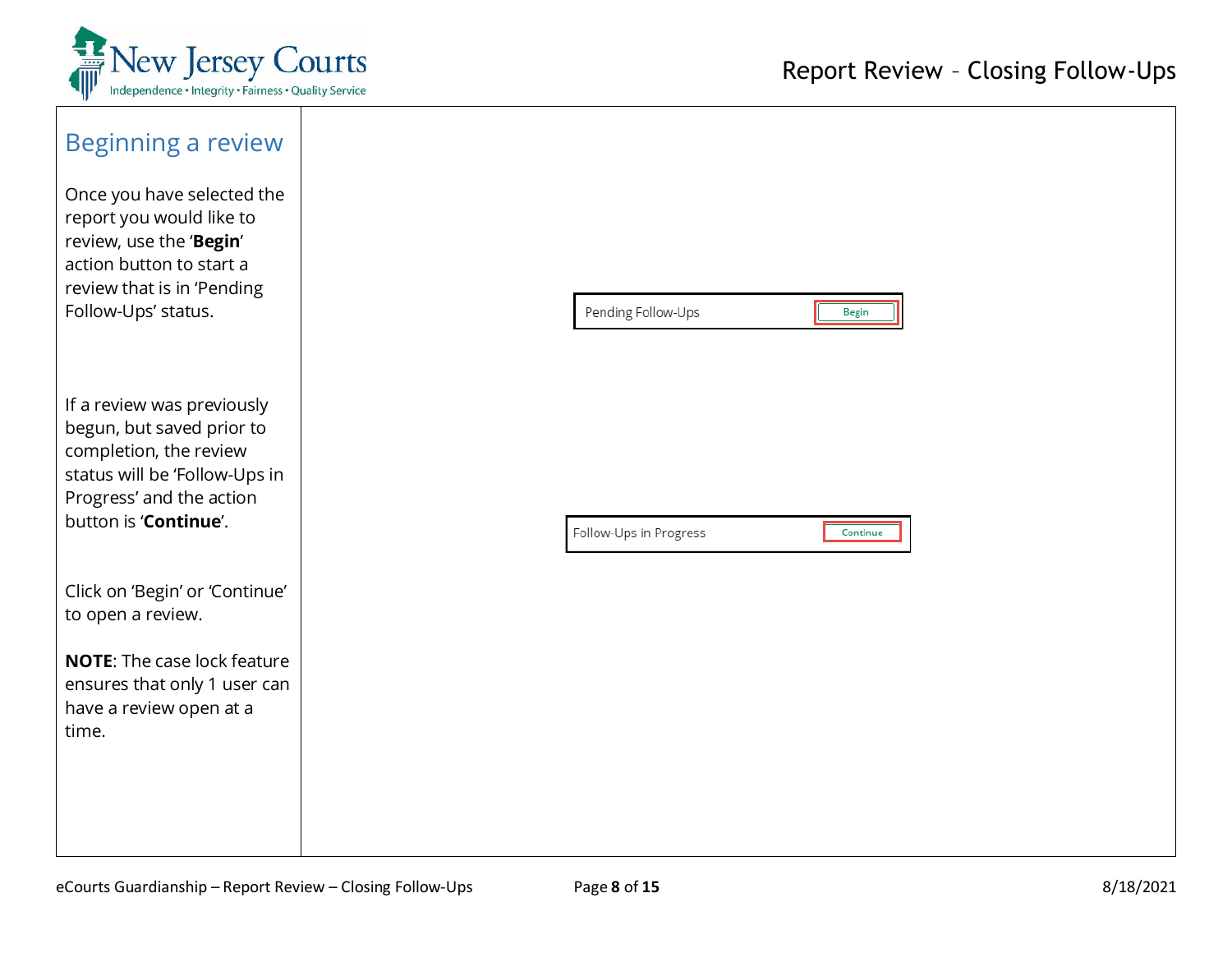

<span id="page-8-0"></span>

| <b>Review Screen</b><br>Once 'Begin' or 'Continue'<br>has been selected, the<br>review will open in a new<br>tab. | <b>N</b> Home<br>$\hat{=}$ EZ Accounting $\boldsymbol{X}$<br><b>Report Review</b> |                                                                                                             |                                                                             |                                                                                    |
|-------------------------------------------------------------------------------------------------------------------|-----------------------------------------------------------------------------------|-------------------------------------------------------------------------------------------------------------|-----------------------------------------------------------------------------|------------------------------------------------------------------------------------|
| Each review has 3 sections:                                                                                       | Œ<br><b>Case Information</b>                                                      |                                                                                                             |                                                                             |                                                                                    |
| Case Information<br>$\bullet$<br>Performance area<br>$\bullet$<br>Audit section<br>$\bullet$                      | Docket Number<br>GLO123<br>Judgment Date<br>09/03/2018<br><b>Bond Amount</b>      | IP Name<br><b>Tuesday Taylor</b><br><b>Filed Date</b><br>08/02/2021<br><b>Transaction ID</b><br>GMP20213614 | Report type<br><b>EZ Accounting</b><br><b>Initial Estate Value</b><br>\$100 | <b>Status</b><br>Pending Follow-Ups<br><b>Current Net Estate Value</b><br>\$50,000 |
| <b>Case Information Section</b>                                                                                   | <b>Quick Links</b>                                                                |                                                                                                             |                                                                             |                                                                                    |
| 1) Basic case information                                                                                         | <b>Case Jacket</b>   EZ Accounting 3<br>$\left\lfloor 2 \right\rfloor$            |                                                                                                             |                                                                             |                                                                                    |
| 2) Link to the Case Jacket                                                                                        |                                                                                   |                                                                                                             |                                                                             |                                                                                    |
| 3) Link to the report under<br>review                                                                             |                                                                                   |                                                                                                             |                                                                             |                                                                                    |
| Note: The Home or<br>workbasket screen remains<br>available in a separate tab                                     |                                                                                   |                                                                                                             |                                                                             |                                                                                    |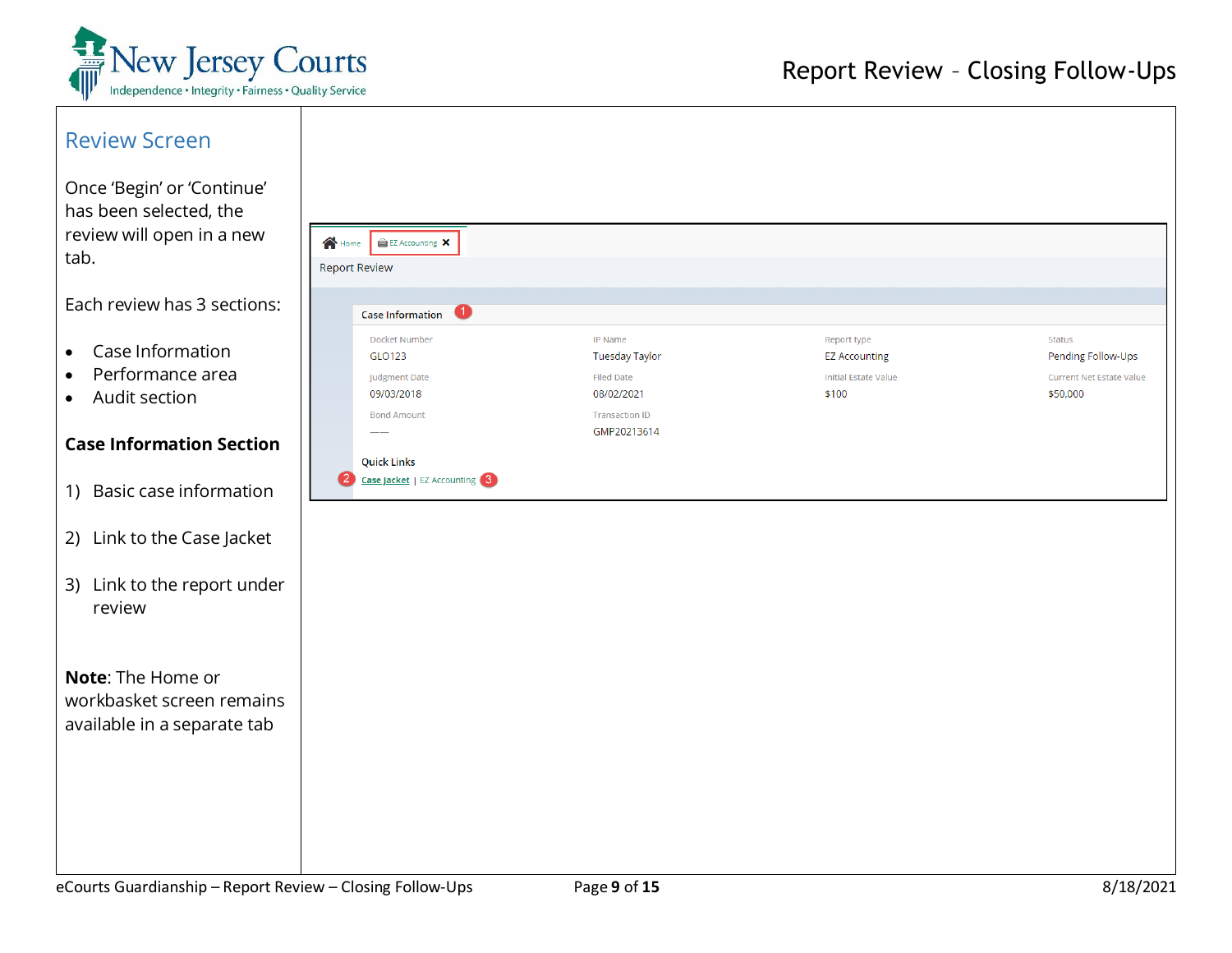

| <b>Performance Area</b>                                                                                                                                                                                                                                                                                                                                                                               |                                                                                                                                                                                                                                                                                    |                                 |                        |
|-------------------------------------------------------------------------------------------------------------------------------------------------------------------------------------------------------------------------------------------------------------------------------------------------------------------------------------------------------------------------------------------------------|------------------------------------------------------------------------------------------------------------------------------------------------------------------------------------------------------------------------------------------------------------------------------------|---------------------------------|------------------------|
| Reviews display:                                                                                                                                                                                                                                                                                                                                                                                      | $\bullet$<br><b>Close Follow-Ups</b><br><b>Final Review</b><br><b>Finance Review</b><br>New Report Review                                                                                                                                                                          |                                 |                        |
| The review question<br>1)<br>2) The response and<br>whether the issue is<br>emergent<br>3) The specific issue(s)<br>identified<br>4) Comments entered<br>during the prior levels of<br>review<br>5) The follow-up actions<br>required for the issue<br>buttons<br>6) Read-only results tabs<br>for the prior levels of<br>review (review results<br>are also available in the<br>Case Jacket as PDFs) | Close Follow-Ups<br>$\bullet$<br>3. Does the report contain all required information?<br><b>Issue List</b><br>Incomplete<br>Comment/Explanation<br>comment<br>Follow-Up Actions<br>Closed<br>$\Box$<br>Update case information or status<br><b>Submit</b><br><b>Cancel</b><br>Save | Response<br><b>No</b><br>2<br>6 | Emergent?<br><b>No</b> |
| Action Buttons to:                                                                                                                                                                                                                                                                                                                                                                                    |                                                                                                                                                                                                                                                                                    |                                 |                        |
| Cancel (close) a review<br>Save as review as a draft<br>Submit to advance a review                                                                                                                                                                                                                                                                                                                    |                                                                                                                                                                                                                                                                                    |                                 |                        |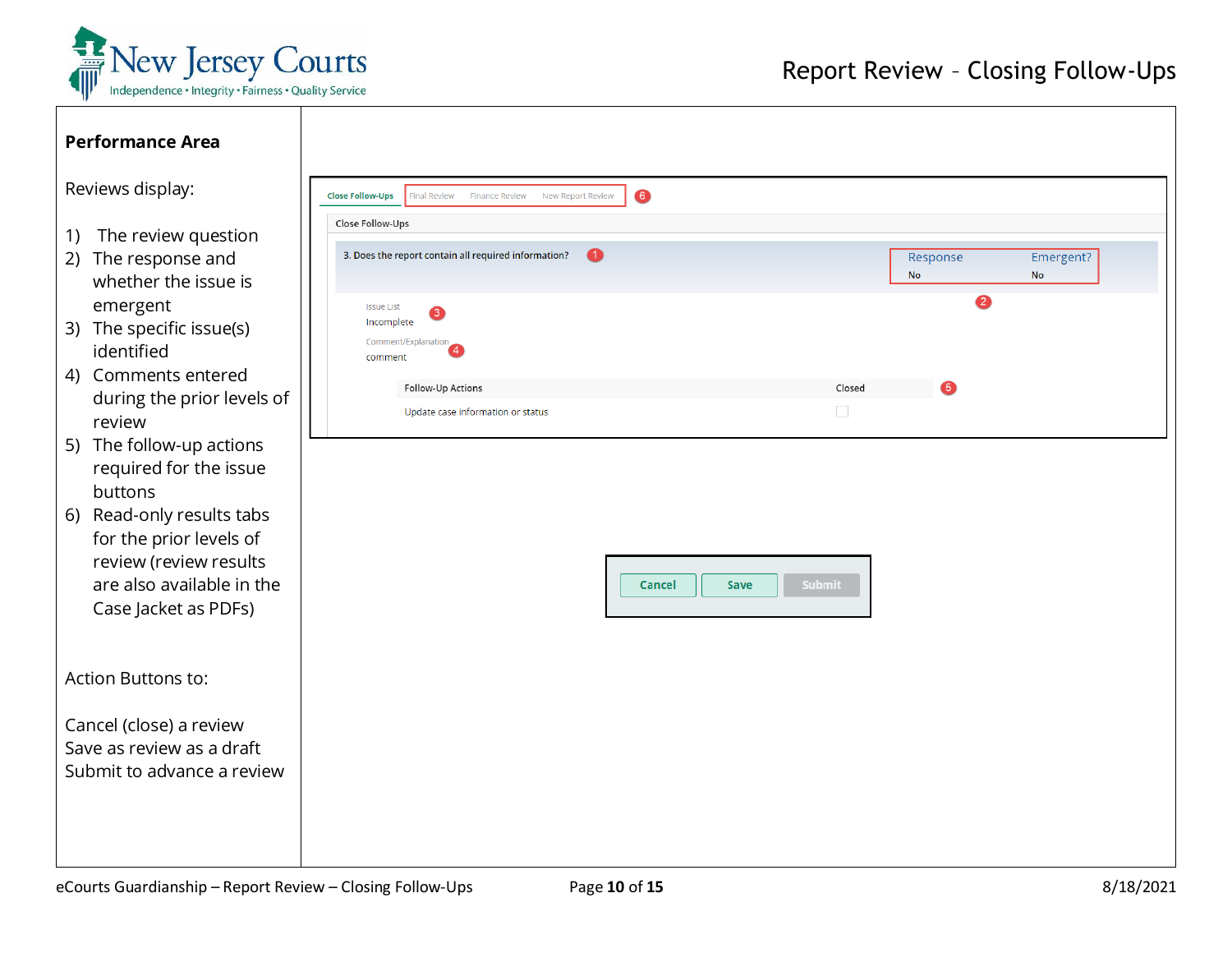

| <b>Audit Section</b><br>Contains a list of all case<br>actions. |                             |                                                        |              |
|-----------------------------------------------------------------|-----------------------------|--------------------------------------------------------|--------------|
| The Draft Notes tab<br>contains notes entered                   |                             |                                                        |              |
| when a review has been                                          |                             |                                                        |              |
| saved as a draft and notes<br>entered if a review was           | Audit<br><b>Draft Notes</b> |                                                        |              |
| returned to Finance for re-                                     | Time                        | Description                                            | Performed by |
| review.                                                         | 08/04/2021 01:48 PM         | Review Status changed to Pending Follow-Ups.           | susan.flynn  |
|                                                                 | 08/04/2021 01:48 PM         | Final Review complete and sent for follow-ups review.  | susan.flynn  |
|                                                                 | 08/04/2021 01:47 PM         | Review Status changed to Pending Final Review.         | susan.flynn  |
|                                                                 | 08/04/2021 01:47 PM         | Finance Review complete and sent to Final Review.      | susan.flynn  |
|                                                                 | 08/04/2021 10:54 AM         | New Report Review complete and sent to Finance Review. | susan.flynn  |
|                                                                 | 08/04/2021 10:54 AM         | Review Status changed to Pending Financial Review.     | susan.flynn  |
|                                                                 | 08/03/2021 10:28 AM         | Review Status changed to New Report.                   | susan.flynn  |
|                                                                 | 08/03/2021 10:28 AM         | New Report Review Created.                             | susan.flynn  |
|                                                                 |                             |                                                        |              |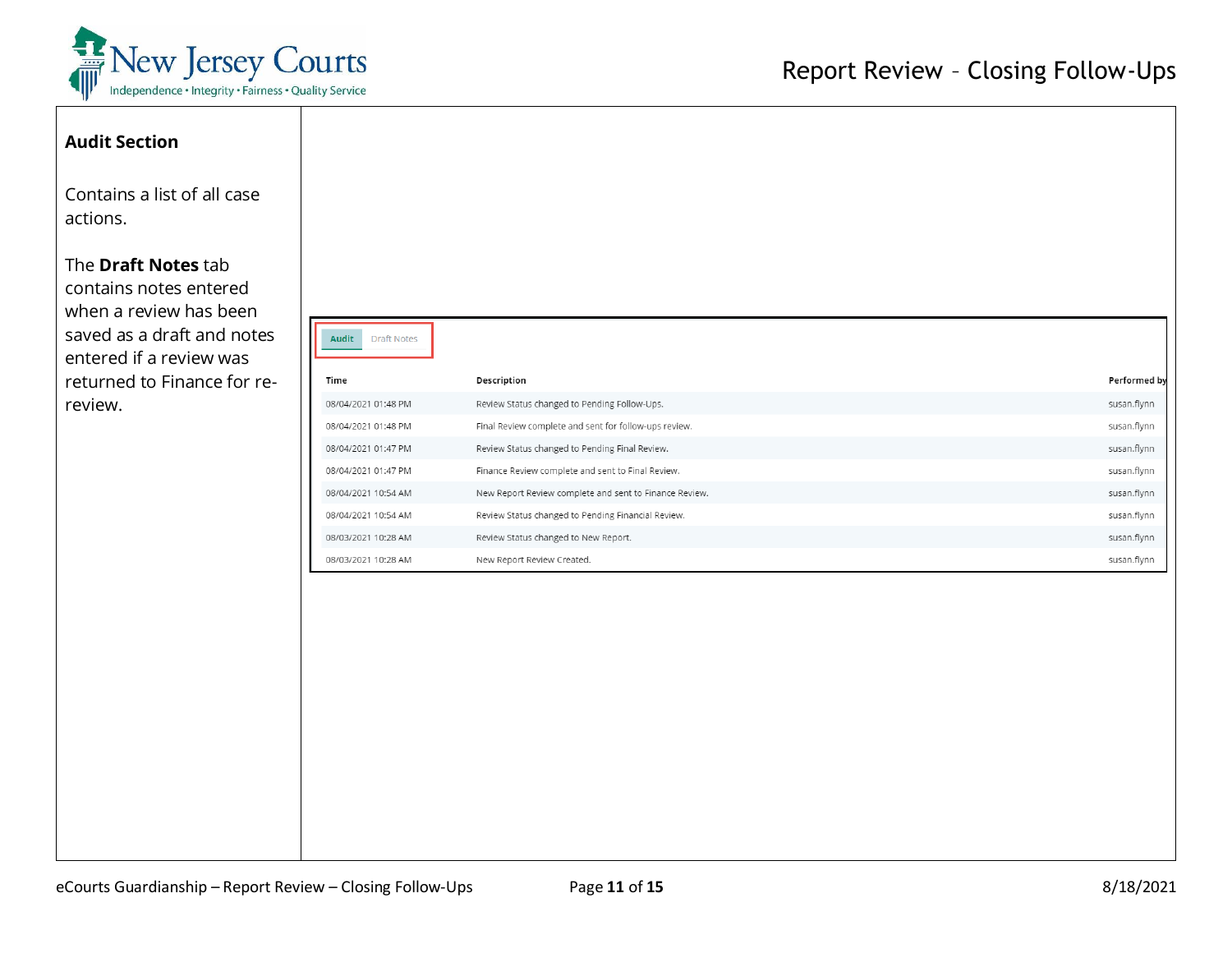

<span id="page-11-0"></span>

| Performing a Review                                                                                                                                                                                                                              | 3. Does the report contain all required information?                                                                                                                                                                                                       | Response<br><b>No</b> | Emergent?<br><b>No</b> |
|--------------------------------------------------------------------------------------------------------------------------------------------------------------------------------------------------------------------------------------------------|------------------------------------------------------------------------------------------------------------------------------------------------------------------------------------------------------------------------------------------------------------|-----------------------|------------------------|
| Users working in the Follow-<br>Ups tab will be completing<br>the follow-up actions<br>selected by Judge or Final<br>Review users. The follow-<br>ups are actions that need to<br>be taken in order to address<br>issues identified in a report. | <b>Issue List</b><br>Incomplete<br>Comment/Explanation<br>comment<br>Follow-Up Actions<br>Closed<br>Update case information or status                                                                                                                      |                       |                        |
| Follow-ups are completed<br>outside the system. When a<br>follow-up is completed,<br>mark it 'Closed'.                                                                                                                                           | 6. Were any gifts or donations appropriate and consistent with the judgment, other orders, and any prior reports?<br><b>Issue List</b><br>Summary - Schedule B-4: All Other Disbursements<br>Comment/Explanation<br>comment<br>Follow-Up Actions<br>Closed | Response<br><b>No</b> | Emergent?<br><b>No</b> |
|                                                                                                                                                                                                                                                  | $\Box$<br>Letter to Guardian(s) seeking information                                                                                                                                                                                                        |                       |                        |
| If "No Follow-Up Needed" is<br>listed as the follow-up<br>action, the 'Closed' checkbox<br>will be checked and greyed                                                                                                                            | 1. Is the reporting period correct?                                                                                                                                                                                                                        | Response<br><b>No</b> | Emergent?<br><b>No</b> |
| out. No action needs to be<br>taken and the issue is<br>displayed for informational<br>purposes only.                                                                                                                                            | <b>Issue List</b><br>Reporting period incorrect/gap<br>Comment/Explanation<br>test<br>Follow-Up Actions<br>Closed<br>No Follow-Up Needed                                                                                                                   |                       |                        |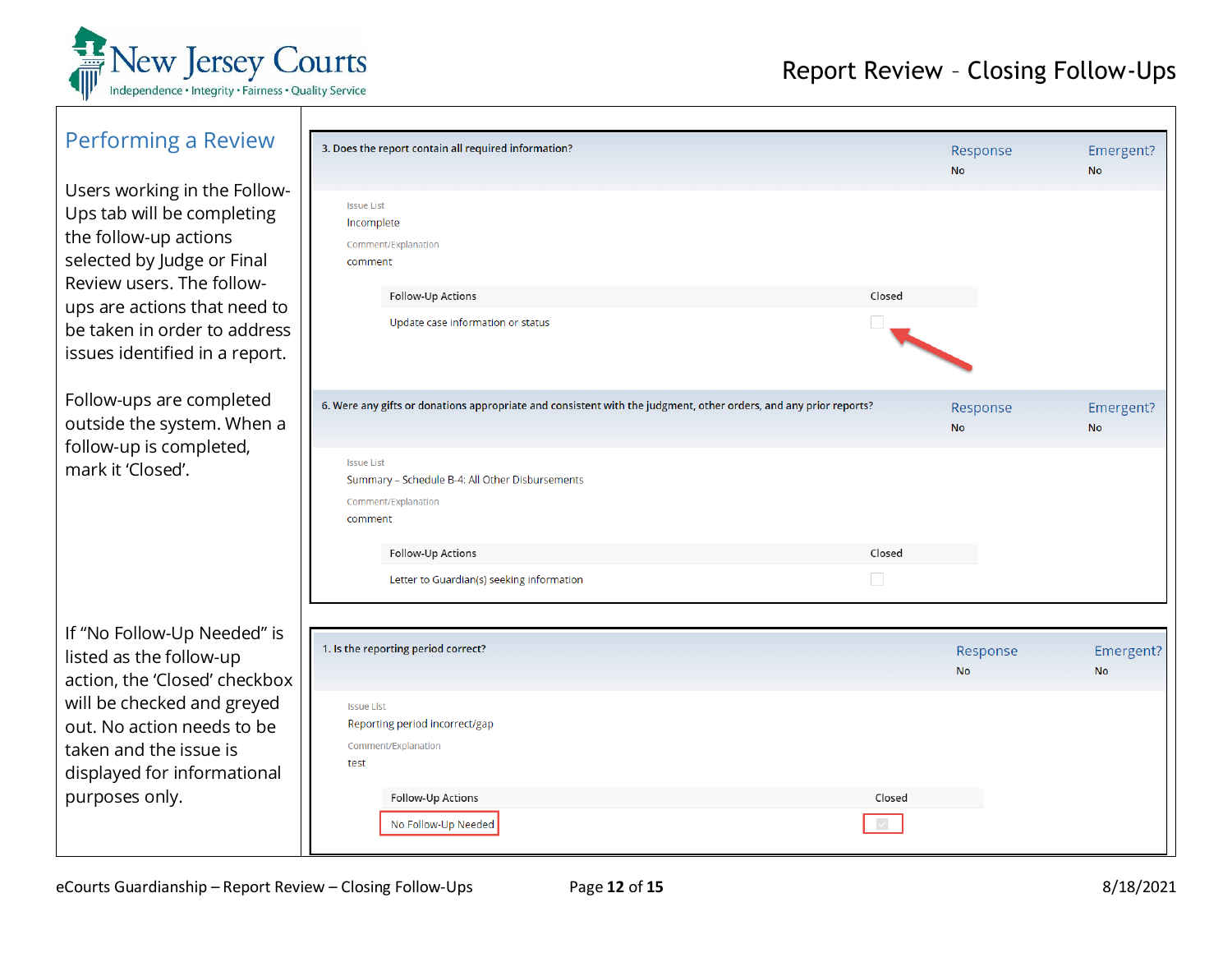

<span id="page-12-0"></span>

| <b>Saving Reviews In</b><br><b>Progress</b>                                                                             | 3. Does the report contain all required information?                                   |                                                                                               |                              |                                                                       | Response<br><b>No</b>  | Emergent?<br><b>No</b> |
|-------------------------------------------------------------------------------------------------------------------------|----------------------------------------------------------------------------------------|-----------------------------------------------------------------------------------------------|------------------------------|-----------------------------------------------------------------------|------------------------|------------------------|
| If not all the follow-ups are<br>completed:<br>1) Use the 'Save' button to<br>save the review as a<br>draft in progress | <b>Issue List</b><br>Incomplete<br>Comment/Explanation<br>comment<br>Follow-Up Actions | Provide information or assistance to guardian(s)<br>Letter to Guardian(s) seeking information |                              | Closed<br>$\Box$<br>$\checkmark$                                      |                        |                        |
| Enter comments and<br>2)<br>click 'Add'<br>3) The review will be saved<br>in 'Follow-Ups in<br>Progress' status         |                                                                                        |                                                                                               | <b>Save</b><br><b>Cancel</b> | <b>Submit</b>                                                         |                        |                        |
| Any user can work on the<br>review by clicking 'Continue'.                                                              |                                                                                        | <b>Add Draft Note</b>                                                                         |                              |                                                                       | ×                      |                        |
| Reviews can be saved as a<br>draft multiple times.                                                                      |                                                                                        |                                                                                               |                              | Will complete the remaining follow-up actions by the end of the week. |                        |                        |
| The comments entered in<br>the "Add Draft Note"<br>textbox are saved in the<br>'Draft Notes' tab inside the<br>review   |                                                                                        | Remaining: 81 characters<br><b>Cancel</b>                                                     |                              |                                                                       | Add                    |                        |
|                                                                                                                         | County $\triangle$<br><b>Filed Date</b>                                                | <b>Docket Number</b>                                                                          | Report type                  | Transaction ID ♦ Follow Ups ♦                                         | Status ≑               | Attention              |
|                                                                                                                         | $+8/7/2018$<br>Gloucester                                                              | GLO123                                                                                        | Inventory                    | GMP20213613                                                           | Follow-Ups in Progress | Continue               |
|                                                                                                                         |                                                                                        |                                                                                               |                              |                                                                       |                        |                        |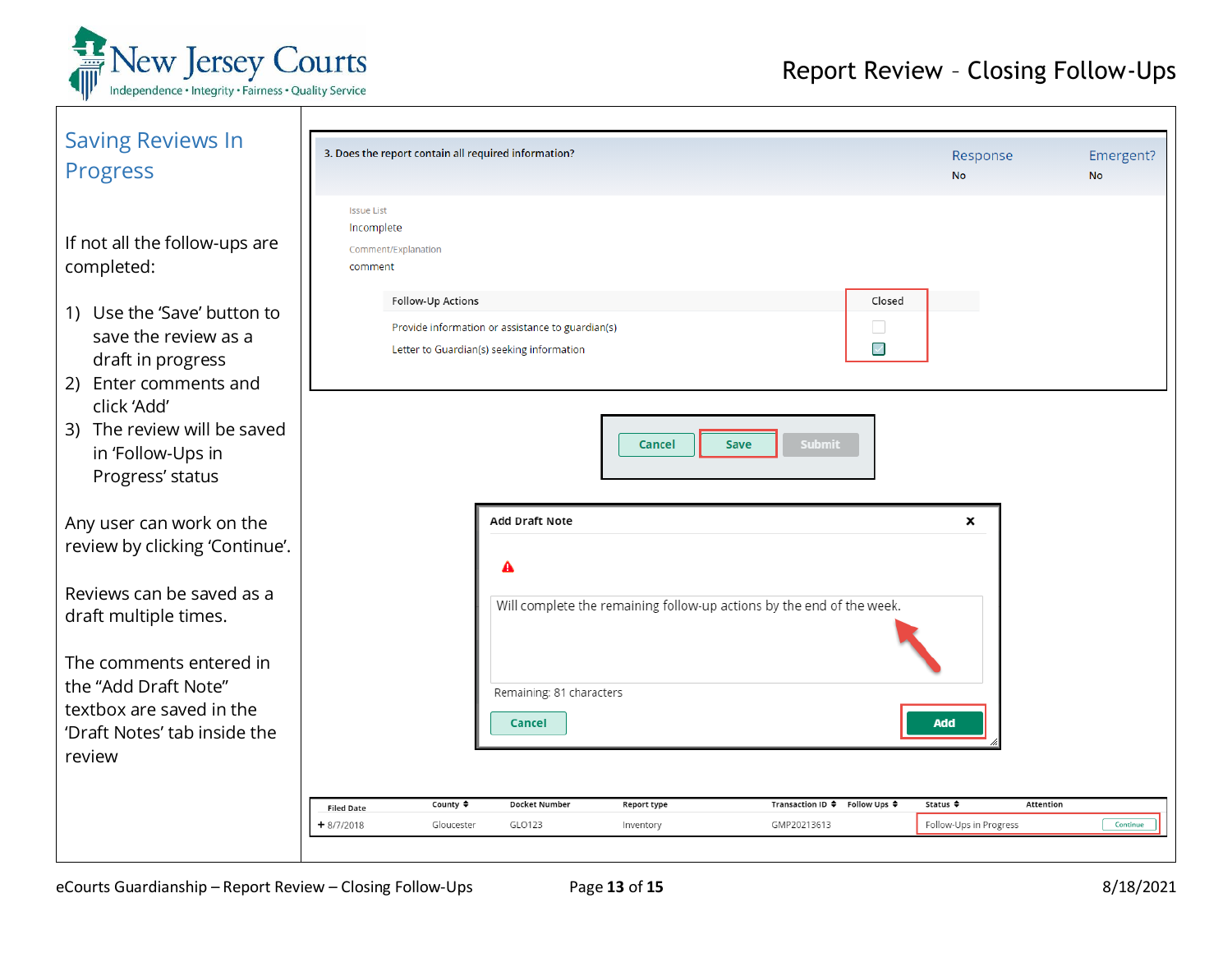

<span id="page-13-0"></span>

| Completion of a<br><b>Review</b><br>When all follow-ups have<br>been completed and<br>marked 'Closed', the review |                                                     | The 'Submit' button will not be enabled if any follow-ups remain open.<br><b>Cancel</b> | <b>Submit</b><br><b>Save</b>                                                              |                                             |                |
|-------------------------------------------------------------------------------------------------------------------|-----------------------------------------------------|-----------------------------------------------------------------------------------------|-------------------------------------------------------------------------------------------|---------------------------------------------|----------------|
| can be submitted by clicking<br>'Submit'.                                                                         |                                                     | Confirm Report Review Complete                                                          | You are about to submit the report review of Inventory Report in Docket GLO123.           | ×                                           |                |
| Select the 'Confirm' button<br>to continue to submit a<br>completed review.                                       |                                                     | submit it?                                                                              | No additional changes to this review will be possible. Are you sure you want to<br>Cancel | <b>Confirm</b>                              |                |
| A confirmation displays                                                                                           |                                                     |                                                                                         |                                                                                           |                                             |                |
| showing that the review is in                                                                                     | <b>Review Submitted.</b><br><b>Case Information</b> |                                                                                         |                                                                                           |                                             | $\circledcirc$ |
| 'Resolved-Completed'                                                                                              | <b>Docket Number</b>                                | <b>IP Name</b>                                                                          | Report type                                                                               | <b>Status</b>                               |                |
| status.                                                                                                           | GLO123                                              | <b>Tuesday Taylor</b>                                                                   | Inventory                                                                                 | Resolved-Completed                          |                |
|                                                                                                                   | <b>Judgment Date</b><br>09/03/2018                  | <b>Filed Date</b><br>08/07/2018                                                         | <b>Initial Estate Value</b><br>\$100                                                      | <b>Current Net Estate Value</b><br>\$50,000 |                |
| A PDF summary is                                                                                                  | <b>Bond Amount</b>                                  | <b>Transaction ID</b>                                                                   |                                                                                           |                                             |                |
| automatically generated                                                                                           |                                                     | GMP20213613                                                                             |                                                                                           |                                             |                |
| and uploaded to the Case                                                                                          |                                                     |                                                                                         |                                                                                           |                                             |                |
| Jacket.                                                                                                           |                                                     | Case Jacket has been updated with a report summary, transaction ID GMP20213797          |                                                                                           |                                             |                |
|                                                                                                                   |                                                     |                                                                                         |                                                                                           |                                             | Close          |
|                                                                                                                   |                                                     |                                                                                         |                                                                                           |                                             |                |
| <b>Note:</b> Once all follow-ups                                                                                  |                                                     |                                                                                         |                                                                                           |                                             |                |
| are completed and the                                                                                             |                                                     |                                                                                         |                                                                                           |                                             |                |
| review is submitted, the                                                                                          |                                                     |                                                                                         |                                                                                           |                                             |                |
| review process is concluded.                                                                                      |                                                     |                                                                                         |                                                                                           |                                             |                |
| Completed reviews do not                                                                                          |                                                     |                                                                                         |                                                                                           |                                             |                |
| display on any workbaskets.                                                                                       |                                                     |                                                                                         |                                                                                           |                                             |                |